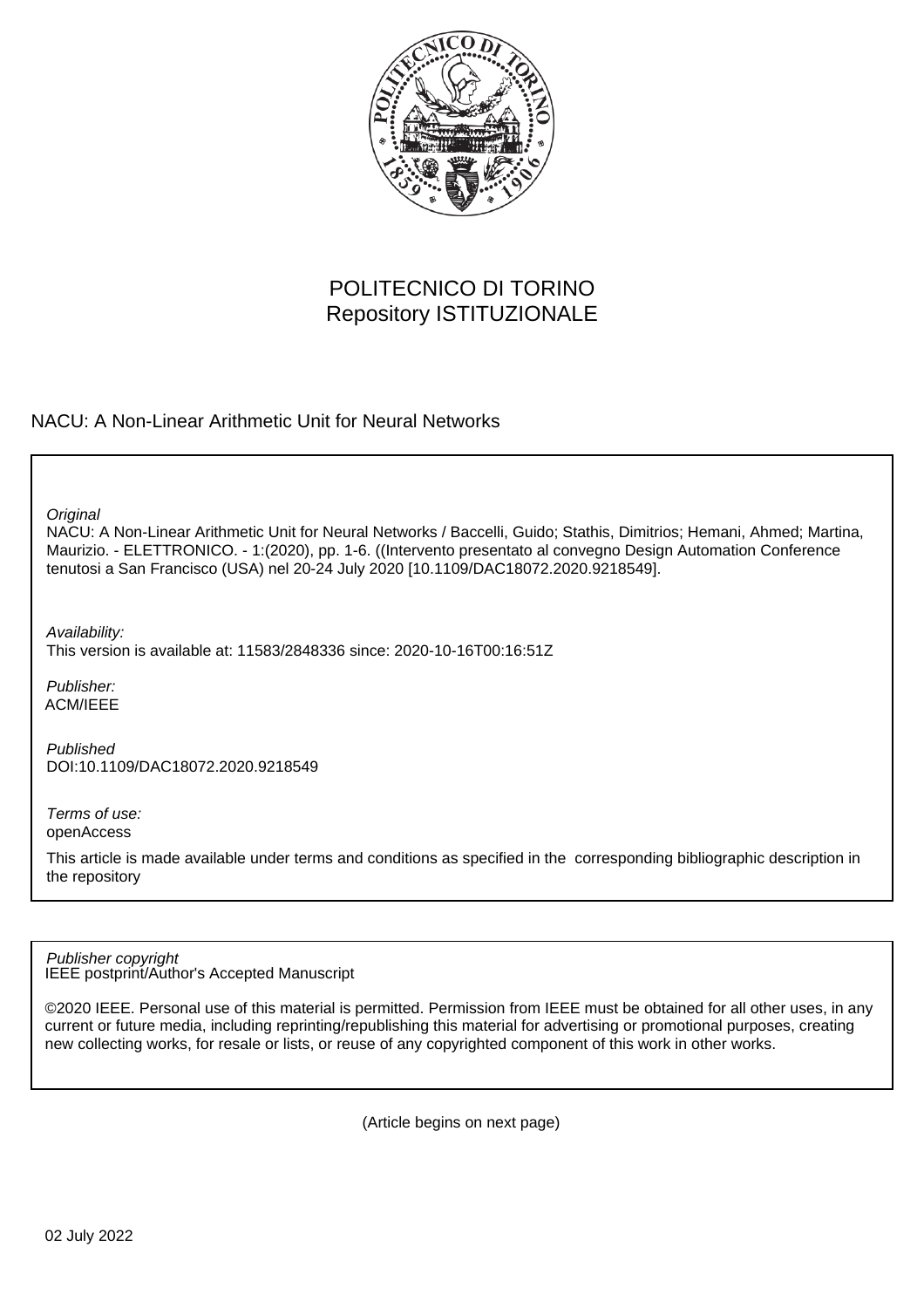# NACU: A Non-Linear Arithmetic Unit for Neural **Networks**

Guido Baccelli DET, Politecnico di Torino, Italy guido.baccelli@studenti.polito.it

Dimitrios Stathis ELE, KTH, Sweden stathis@kth.se

Ahmed Hemani ELE, KTH, Sweden hemani@kth.se

Maurizio Martina DET, Politecnico di Torino, Italy maurizio.martina@polito.it

*Abstract***— Reconfigurable architectures targeting neural networks are an attractive option. They allow multiple neural networks of different types to be hosted on the same hardware, in parallel or sequence. Reconfigurability also grants the ability to morph into different micro-architectures to meet varying power-performance constraints. In this context, the need for a reconfigurable non-linear computational unit has not been widely researched. In this work, we present a formal and comprehensive method to select the optimal fixed-point representation to achieve the highest accuracy against the floating-point implementation benchmark. We also present a novel design of an optimised reconfigurable arithmetic unit for calculating non-linear functions. The unit can be dynamically configured to calculate the sigmoid, hyperbolic tangent, and exponential function using the same underlying hardware. We compare our work with the state-of-the-art and show that our unit can calculate all three functions without loss of accuracy.**

#### *Keywords— Sigmoid, Hyperbolic tangent, Neural Networks, approximate, exponential, reconfigurable architecture*

#### I. INTRODUCTION

Today, artificial neural networks (ANNs), as a tool for machine learning, are a mega-trend. However, their power consumption is a challenge for power-constrained embedded systems, and the VLSI design community has been intensely researching efficient implementations that come close to ASICs. Coarse Grain Reconfigurable Architectures customised for *ANNs* provide ASIC comparable efficiency [1, 2] while retaining a degree of flexibility to morph into different *ANN* topologies like CNN or LSTM of varying dimensions. Such design frameworks require a versatile arithmetic unit that can morph into different non-linear functions like *hyperbolic tangent* (*tanh)*, *sigmoid (σ)*, exponential (*e),* etc. which serve as activation functions in different *ANNs*. Besides *ANNs*, these non-linear functions are also extensively used in biologically plausible integrate-andfire neurons using differential equations and integrations, whose numerical solutions often involve these non-linearities.

Another major trend in research on efficient implementation of *ANNs* is approximate computing and fixedpoint arithmetics [3] that try to exploit the robustness of *ANNs* by sacrificing the resolution to gain speed and lower power consumption. In this context, the state-of-the-art lacks a systematic method to do a trade-off between the



implementation complexity of these non-linear functions and the accuracy that they can achieve.

The key contributions of this paper are solutions to these two needs. a) A common mathematical basis for the calculation of the  $\sigma$ , *tanh*, and *e* is used to design a versatile computational unit that can morph between these three functions. b) A formal method of selecting the fixed-point representation that maximises the accuracy of these non-linear functions.

#### II. SIGMOID AND HYPERBOLIC TANGENT FUNCTIONS

The *σ* and *tanh* are continuous and differentiable functions, and their shape acts as a "softened" approximation of the threshold function. Their unique shape and their nonlinearity are what makes them suitable for use in *NNs*. In this section, we mathematically relate the two functions that will then become the basis for a common micro-architectural hardware. Eqs. 1 and 2 define *σ* and *tanh*, respectively. Manipulating them allows us to express *tanh* in terms of *σ,* as shown in Eq. 3, which can be interpreted as *tanh* being a stretched and translated version of  $\sigma$ . The scaling factor of 2 is easily implemented in fixed-point representation by an arithmetic left shift.

$$
\sigma(x) = \frac{1}{1 + e^{-x}} \qquad (1) \qquad \tanh(x) = \frac{e^x - e^{-x}}{e^x + e^{-x}} \qquad (2)
$$

$$
tanh(x) = 2\sigma(2x) - 1\tag{3}
$$

The gradient of *tanh* is steeper compared to *σ,* as shown in Fig. 1. Smaller gradient implies that a smaller lookup table (LUT) would be required for  $\sigma$  compared to *tanh*. This is because a smaller gradient requires fewer levels of quantisation to achieve the same accuracy, for the same range of input *x*, see Fig 1. This is the reason for modelling  $\sigma$  as a LUT and calculating *tanh* values from it.

$$
\sigma(-x) = 1 - \sigma(x)
$$
 (4)  $\tanh(-x) = -\tanh(x)$  (5)

The *σ* and *tanh* functions are centrosymmetric, as shown in Eqs. 4 and 5 and depicted in Fig. 1. This property allows a full-function to be realised with a LUT that models only the positive (or the negative) input range of the function. This halves the size of the LUT required for  $\sigma$  and allows modelling of the full range of  $\sigma$  and *tanh* using Eqs. 3, 4 and 5.

#### III. FIXED-POINT FORMAT

Fixed point representation is the most widely used number representation in embedded systems because of the simpler arithmetic units leading to more energy-efficient designs. The  $Q(i<sub>b</sub>)$ .(f<sub>b</sub>) notation is the standard way to specify fixed-point numbers, where  $i<sub>b</sub>$  represents the integer bits excluding the sign bit, and  $f_b$  represents the fractional bits. The total number Fig. 1. Sigmoid and hyperbolic tangent function of bits is  $N = 1 + i_b + f_b$ ; the extra '1' is for the sign bit. The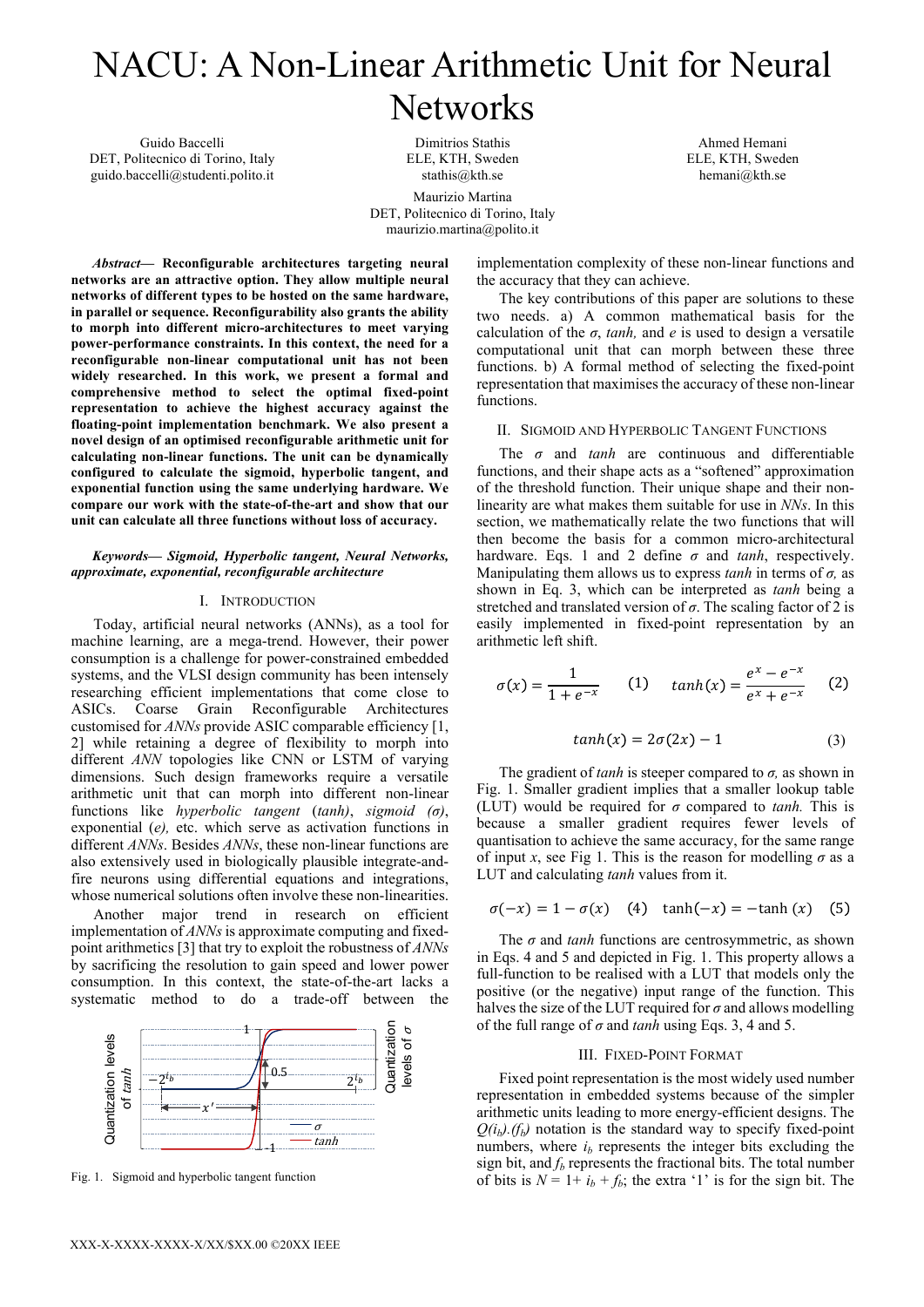dynamic range of the input and the desired accuracy decide *N* and  $i_b$ , implying  $f_b$ . The objective is to use the smallest *N* to lower power consumption.

When deciding the fixed-point format for  $\sigma$ , the dimension for input *x* is driven by the need to cover the desired dynamic range of the function, as shown in Fig. 1. Since the input range exceeds  $\pm 1$ , the  $i_b$  for the input variable *x* must be greater than 1. Whereas, the dynamic range of the output of  $\sigma$  is bounded [0,1], and accuracy is the primary concern which is decided by  $f<sub>b</sub>$ . Based on these arguments, we next formalise how  $i<sub>b</sub>$  for the input variable x and  $f<sub>b</sub>$  for  $\sigma$  can be dimensioned to maximise the accuracy of output and cover the desired input range. Let  $In<sub>max</sub>$  be the largest positive number that the fixedpoint format for input needs to represent, Eq. 6 gives the maximum value that the  $\sigma$  can reach.

$$
\sigma(1n_{max}) = \frac{1}{1 + e^{-1n_{max}}}, \quad 1n_{max} = 2^{i_{bin}} - 2^{-f_{bin}} \quad (6)
$$

 $In_{max}$  should be large enough that  $e^{-In_{max}}$  approaches zero, resulting in  $\sigma$  approaching 1. *In<sub>max</sub>* is also inherently related to the accuracy of  $\sigma$  represented by  $f_{b \text{ out}}$  because any change in  $\sigma$  beyond  $\sigma(\ln_{max})$  should be so small that it is interpreted as zero. This can be formalised as  $e^{-\ln max}$  <  $2^{-f_{b,out}}$ . If this condition is satisfied, the value of  $\sigma$  will saturate to 1. For any value beyond  $In_{max}$ , the change in  $\sigma$  will be so small that it will be interpreted as zero change, thus satisfying the desired accuracy. This condition formalises the relationship between the desired input range and the resolution or accuracy of the output in Eq. 7.

$$
e^{-ln_{max}} < 2^{-f_{b,out}}
$$
  
\n
$$
\Rightarrow -ln_{max} < (ln (2)) \cdot (-f_{b,out})
$$
  
\n
$$
\Rightarrow (2^{i_{bin}} - 2^{-f_{bin}}) > ln (2) \cdot f_{b,out}
$$
  
\n
$$
because -f_b = i_b - N + 1
$$
  
\n
$$
\Rightarrow 2^{i_{bin}} (1 - 2^{1-N_{in}}) > ln(2) \cdot f_{b,out}
$$
  
\n
$$
because f_b = N - i_b - 1
$$
  
\n
$$
\Rightarrow 2^{i_{bin}} > ln(2) \cdot \frac{(N_{out} - i_{b,out} - 1)}{(1 - 2^{(1-N_{in})})}
$$

Only fixed-point formats that satisfy Eq. 7 can fulfil the desired input range and output accuracy. The equation cannot be expressed in closed form, so it has to be solved case by case. This result provides a lower bound for input and output integer bits. In most cases it's beneficial to have the same input and output format and implies  $i_{b\_in} = i_{b\_out} = i_b$ ,  $f_{b\_in} = f_{b\_out} = f_b$  and  $N_{in} = N_{out} = N$ . The final choice on fixed-point format must be based on the general features of the target application, such as the maximum value a number can reach within the application and the desired precision. Here we present the limits of the *σ* fixed-point implementation for the general case, which will allow us to represent the full range of the output with the best accuracy for a given bit-width.

Consider a case of 16-bit fixed-point number for both the input and the output. Using Eq. 7, we can calculate that to represent the full input range of  $σ$ ,  $i<sub>b</sub>$  needs a minimum of 4 bits, and the remaining 11 bits can be allocated as fractional bits to maximise the accuracy.

# IV. FUNCTION MODELS

In the previous sections, we discussed the basic properties of the two functions and presented a systematic method to find the bounds on the fixed-point representation. In this section, we will see how we can use these properties as the basis for an efficient hardware model of a reconfigurable arithmetic unit to compute  $\sigma$ , *tanh*, and *e* functions. Where  $\sigma$  is used as the elementary function, and other functions are derived from it. We first express *σ* and *tanh* in terms of a unified equation with a set of coefficients deciding if it is  $\sigma$  or *tanh* that will be computed. Next, we show how *e* and by extension the *softmax* can be derived from the *σ*. We also show how the error propagation between  $\sigma$  and  $e$  can be modelled and also bounded, given the max input to *e*.

# *A. A common mathematical basis for sigmoid and tanh*

Most of the state-of-the-art implementations of  $\sigma$  use polynomial approximation on a sub-portion of the input range, see section VI. Eq. 8 presents such a polynomial approximation with *P* representing the degree of the polynomial, *m* the coefficients for the non-zero powers of *x*, and *q* the constant bias. Eq. 8 can only be used for a positive input range of the  $\sigma$ . Using the symmetric property of  $\sigma$ , Eq. 8 can be tweaked for the negative range. Eq. 9 uses the same coefficients as Eq. 8, and models the negative input range.

$$
\sigma(x) \approx \sum_{i=1}^{P} m_i x^i + q, \ \ x \ge 0 \tag{8}
$$

$$
\sigma(x) \approx \sum_{i=1}^{P} -m_i x^i + (1 - q), \ \ x < 0 \tag{9}
$$

The *tanh* function can be computed by substituting Eqs. 8 and 9 in Eq. 3 to get Eqs 10 and 11. Notice that the two sets of equations have the same form, and the coefficients and bias constants differ only in their scaling factors. This forms the basis for the reconfigurable NACU.

$$
\tanh(x) \approx \sum_{i=1}^{P} 2^{i+1} m_i x^i + (2q - 1), \ \ x \ge 0 \qquad (10)
$$

$$
\tanh(x) \approx \sum_{i=1}^{P} -2^{i+1} m_i x^i + (1 - 2q), \ \ x < 0 \tag{11}
$$

# *B. Exponential Function for Softmax*

Most DNNs classify the input in the last layer based on the softmax function. Softmax is a vector-valued function that takes a collection of inputs and normalises them into a probability distribution. Given a vector of *N* inputs  $X = [x_1, x_2,$ *…, xN]* the softmax will output a vector of probabilities *SM =*  $[sm_1, sm_2, ..., sm_N]$ . Each probability sm<sub>i</sub>  $\in SM$  is calculated according to Eq. 12, with  $x_i \in X$ .

$$
sm_i = \frac{e^{x_i}}{\sum_{j=1}^{N} e^{x_j}} \qquad (12) \quad sm_i = \frac{e^{(x_i - x_{max})}}{\sum_{j=1}^{N} e^{(x_j - x_{max})}} \quad (13)
$$

Softmax behaves like a "*soft*" maximum function, where the highest input tends to be 1 while all others get flattened out to 0. The *softmax* function, given in Eq. 12, suffers from numerical instability due to the saturation of exponentials. If more than one result saturates to the maximum value, multiple classes are simultaneously associated with the same input, invalidating the classification purpose of *softmax*. By normalising the numerator and denominator of the function to  $e^{x_{max}}$ , the saturation problem is avoided, as shown in Eq. 13.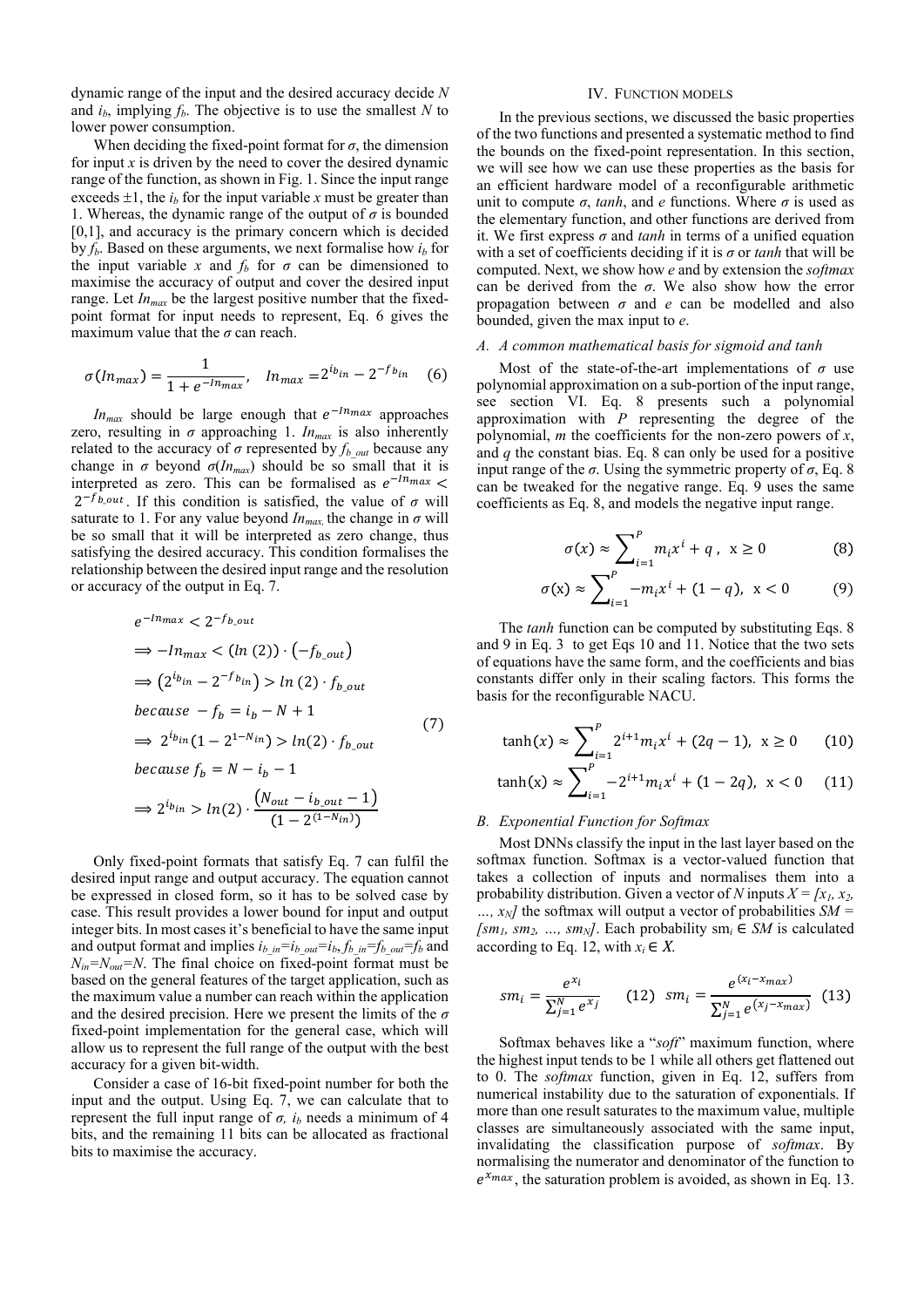The benefit of Eq. 13 is that the maximum value of the exponential will be equal to  $e^0 = 1$ . This reduces the dynamic range of the  $e^x$  function to [0, 1].

Using Eq. 1 as a starting point, we can derive the Eq. 14 for *e*. Eq. 15 presents the propagation of uncertainty from  $\sigma$  to *e*, as described in [17]. In this paper, we refer to this as error propagation. Let *δe* and *δσ* be the uncertainty/error in *e* and *σ,* respectively. The error propagation coefficient  $[1/(1-\sigma)^2]$ diverges, i.e., tends to infinity, as *σ* saturates to 1.

$$
e^{x} = \frac{1}{\sigma(-x)} - 1 = \frac{1}{1 - \sigma(x)} - 1
$$
 (14)

$$
\delta e = \left| \frac{\partial e}{\partial \sigma} \right| \delta \sigma = \frac{1}{(1 - \sigma)^2} \delta \sigma \tag{15}
$$

Assuming that the range of input to *e* is known and if *e* is normalised to the maximum input value as shown in Eq. 13, the error propagation from *σ* to *e* can be bounded. The normalised input takes the form  $of x' = x - x_{max}$ , and the range of such inputs is  $x' \in [-2^{i_b}, 0]$ , consequently  $\sigma(x (x_{max}) \in [0, 0.5]$ , as shown in Fig. 1. Using the above, we can bound the  $\sigma_{max}$  to 0.5, and this bounds the error coefficient to 4, as shown in Eq. 16 and has accuracy comparable to *σ*.

$$
\left. \frac{\partial e}{\partial \sigma} \right|_{max} = \frac{1}{(1 - \sigma_{max})^2} = \frac{1}{(1 - 0.5)^2} = 4
$$
 (16)

This method for bounding the error is predicated on a known range of input *x*. This condition is always fulfilled while computing *softmax* function in *NNs* using fixed-point representation. Using these arguments as the basis, we next elaborate the micro-architecture of the reconfigurable arithmetic unit that can compute *σ*, *tanh*, *e*, and *softmax.*

#### V. HARDWARE ARCHITECTURE

The micro-architecture of the morphable Non-linear Arithmetic Computation Unit  $(NACU)^{1}$  is shown in Fig. 2. The design has two main parts. The first part computes the coefficient and the bias in Eqs. 8-11. The second part implements the Eqs. 8-11 to compute  $\sigma$  and *tanh* and Eqs. 13 and 14 to compute *e* and *softmax* functions. The next two subsections elaborate these two parts of NACU.

# *A. Sigmoid and Tanh coefficient and bias calculation*

The first step is obtaining coefficients and bias for the positive range of the  $\sigma$  as per Eq. 8. In the implementation reported in this paper, this is realised as a piecewise linear approximation  $(PWL)$  using  $1<sup>st</sup>$  order polynomial. The coefficient  $m_l$  and the bias  $q$  for the  $\sigma$  are stored in a *LUT*. Each element of LUT provides  $m_1$  and  $q$  for each linear segment in the PWL model. The remaining micro-architecture is agnostic to how  $m_l$  and *q* for  $\sigma$  are calculated. The coefficient and bias for the positive range of  $\sigma$  are then used to calculate the coefficients and biases for a) negative range of  $\sigma$ , b) positive, and c) negative ranges of *tanh*. These three computations require only simple shift and twos complement operations that we explain next.

The range of *q* (Eqs. 8-11) for all three cases is in the interval  $\lceil \sigma(0), 1 \rceil = [0.5, 1]$ . This range is based on the centrosymmetric nature of the functions, as argued in section II. Besides the limited range, the operations that act on *q* are also restricted to 1−2*q*, 2*q*−1 and 1−*q*. Based on these facts,



Fig. 2. Hardware architecture of the arithmetic unit

we can use the properties of fixed-point numbers to design specialised units that are simpler than the general adders/subtractors, Fig. 3. We next elaborate on the design of the simplified circuitry to compute coefficients and biases for the three cases. We adopt a common convention for all three units and denote the output of the three units as *r* and the bits of the input as *aj* that can be *q* or 2*q.*

*Coefficient and Bias for the negative range of σ:* The interval  $q \in [0.5,1]$  is split into two ranges:  $q \in [0.5, 1)$  and *q*=1 to compute the result  $r = 1 - q$ . For the first range,  $1 - q$  will result in integer bits being zero and the fractional bits being negated. The negation is implemented by taking 2's complement, as shown in Fig. 3a. For the second range (*q*=1), both the integer and the fractional bits are zero, and the implementation shown in Fig. 3a is still valid.

*Coefficient and Bias for the positive range of tanh:* We again split the range  $2q \in [1, 2]$  into two intervals:  $2q \in [1, 2)$ and  $2q = 2$  to compute the result  $r = 2q-1$ . For both intervals, since we subtract integer 1, the fractional bits are unaffected and passed on as it is, as shown in Fig. 3b. The integer bits for the first interval  $2q \in [1, 2)$  are  $a_1a_0=01$ , and when 1 is subtracted they become  $a_1a_0=00$ . For the second interval  $2q=2$ , the integer bits are  $a_1a_0=10$ , subtracting 1 makes them  $a_1a_0=01$ . We can avoid subtraction by propagating  $a_1$  as  $a_0$  to cover both intervals, as shown in Fig. 3b*.*

*Coefficient and Bias for a negative range of tanh:* Once again, we split the range  $-2q \in [-2,-1]$  into two intervals: 2*q*  $\in [-2, -1)$  and  $2q=1$  to compute the result  $r = 1-2q$ . As argued in the previous case, the fractional bits remain unaffected, as shown in Fig. 3c. When  $2q$  is in the first interval  $[-2, -1)$ , the integer bits of *r* will be  $1-2 = -1$ , i.e., all bits will be 1. In the second interval, where  $2q=1$ , the integer bits of *r* will be all 0 since  $1-1=0$ . We can avoid subtraction with an observation that for the first interval,  $a_0=0$  and the second interval  $a_0=1$ .



Fig. 3. Proposed design for replacing subtractors for calculation of bias

 $1$  The RTL HDL design of NACU, test-bench, reference model in Matlab can be found on a publicly available repository https://github.com/silagokth/NACU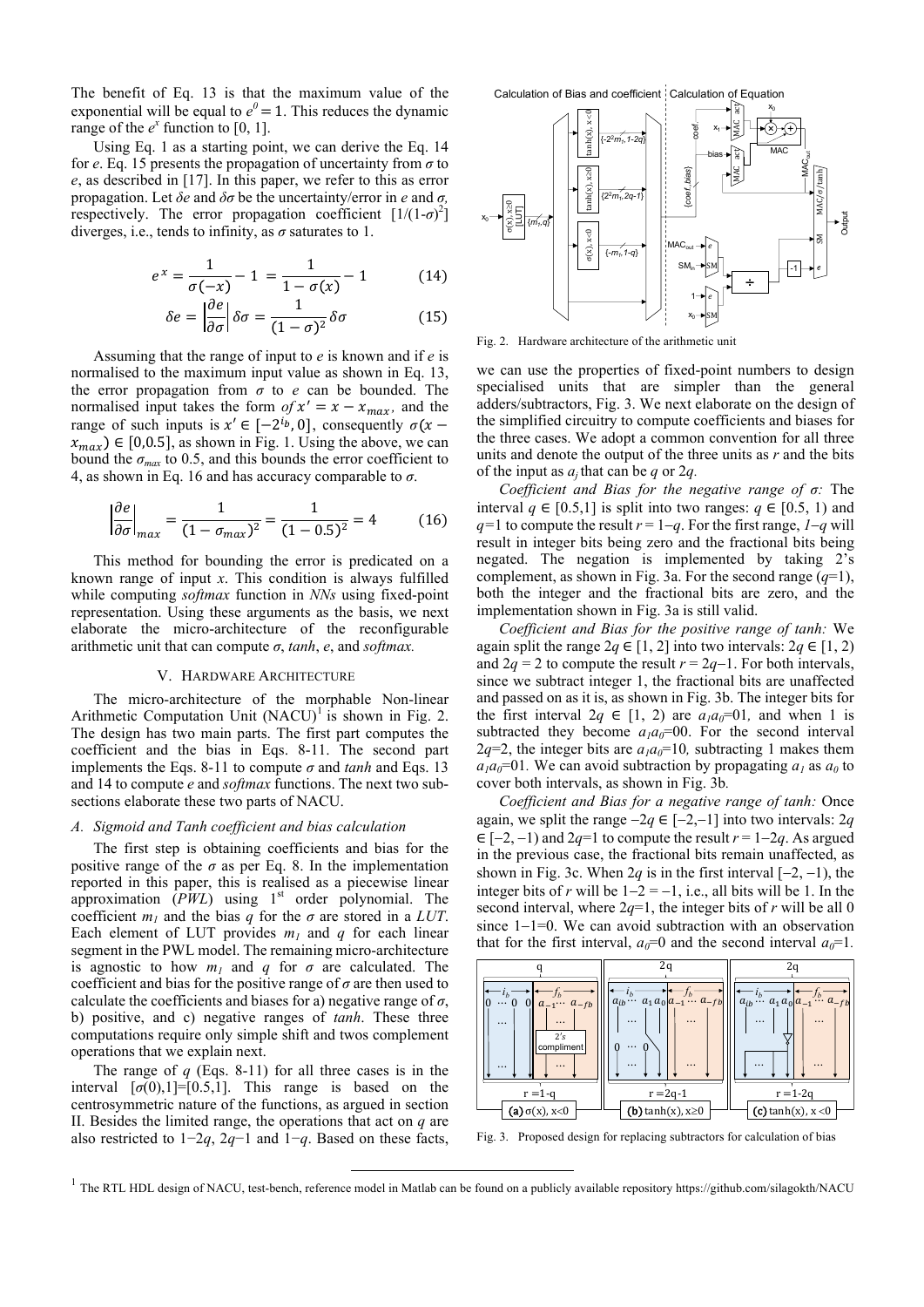This allows us to feed the inversion of  $a_0$  to all integer bits of *r* to cover both intervals as shown in Fig. 3c.

#### *B. Sigmoid, Tanh, Exponential and Softmax Computation*

Once the coefficients and biases for *σ* and *tanh* are computed as explained above, the computation of *σ* and *tanh* are straightforward using a multiply and add unit, as shown in the top-right corner of Fig. 2. The multiply and add unit is also shown to have a feedback path to accumulate the sum to function as a typical *MAC* unit. This *MAC* unit serves two purposes. The first is to accumulate a convolution sum that is common in *ANNs* before the non-linearity is applied. The second is to compute the normalisation factor for *softmax* function, the denominator in Eq. 13.

To compute  $e^x$ , we implement Eq.14; we first compute *σ(−x),* as explained above. The result is then fed to a divider followed by a decrementor, as shown in Fig. 2. The decrementor can be optimised, as explained next. Due to the normalisation of the first term, the range of  $\sigma'$  of Eq. 14 is bounded:  $\sigma' = \frac{1}{\sigma(x_{max}-x)} \in [1,2]$ . The interval of the term  $\sigma'$  is the same as the that of 2*q* in subsection V.A, so  $\sigma'$  – 1 can be implemented using the circuit in Fig. 3c.

Finally, to compute the *softmax* function, we need to first compute the common normalising factor, the denominator in Eq 13, using the circuitry described above. Next, for each input, the  $e(x_i - x_{max})$  is computed and scaled with the normalising factor to compute the *softmax* function.

# VI. RELATED WORK

This section presents an overview of the most widely used architectural alternatives for the *σ*, *tanh*, and *e* and by implication also *softmax*. We first categorise the landscape of architectural alternatives in generic dimensions and compare them qualitatively in a normalised manner. This is followed by reviewing specific related work by different research groups and NACU and classifying them into one of the discussed categories. We defer the quantitative results of NACU and a best-effort comparison with the related work to section VII.

There are three broad categories of implementation alternatives to compute the non-linear functions. In all three categories, the range of the function is uniformly or nonuniformly divided into segments. Each segment approximates the function of the range it represents. The approximation can be a constant, a straight line, or a higher-order polynomial. All other things being equal, non-uniform segments can achieve better accuracy because, by definition, non-linear functions have non-uniform gradients, and we can better approximate the function by having smaller segments in regions with a high degree of non-uniformity and vice-versa.

All three alternatives can be implemented by look-up tables (*LUTs*) for uniform segments and *RALUTs* (Range Addressable *LUTs*) for non-uniform segments. Depending on how the segment is approximated, each entry in *LUT/RALUT* would be a constant or a list of polynomial coefficients. When segments are approximated by a straight line, the alternative is commonly called piecewise linear model (*PWL*), and when the segment is non-uniform, the alternative is called *NUPWL*. There is no widely accepted acronym when segments are approximated by higher-order functions.

The four alternatives discussed above - *LUT*/*RALUT* or *PWL*/*NUPWL* – lend themselves well for implementing  $\sigma$  and *tanh* because they have bounded range [0, 1]. *e*, on the other hand, can be derived from  $\sigma$  as we proposed in subsection



Fig. 4. Graph presenting (a) LUT entries depending on fractional bits and (b) Maximum error depending on number of entries for 11 fractional bits

IV.B, or it can be approximated by a higher-order polynomial where the entire desired range is treated as a single segment.

We next analyse the trade-offs between the four most widely used alternatives for implementing *σ* and *tanh* – *LUT/RALUT, PWL, NUPWL*. A common rule that applies to all four alternatives is that accuracy is improved at the expense of increasing their implementation cost: more fractional bits and more entries. Fig. 4a compares the four alternatives and shows how the implementation cost increases to achieve the same level of accuracy, e.g., with 10 fractional bits, *PWL/NUPWL* alternative achieves the same level of accuracy with just  $\sim$ 50 entries compared to 668 and 1026 entries for *RALUT* and *LUT* alternatives. Fig. 4b presents the scaling of the maximum error depending on the number of entries. It can be seen that PWL and NUPWL have better scaling than LUT\RALUT, and the error improvement flattens out after a certain point. Even if the NUPWL allows for better error with fewer entries, the improvement is minimal since it occurs after the knee of the curve. For the implementations presented in Fig. 4, all possible interval sizes, ranges and fixed-point formats were explored, and the one with the best accuracy was selected.

Based on the above primer on the landscape of implementation alternatives and their trade-offs, we review the reported related work. A RALUT implementation of *tanh* is reported in [4]. This work divides the input into three regions, a pass region where  $tanh(x) \approx x$ , an elaboration region where the input is covered by a *RALUT,* and a saturation region where the output is constant. This leads to a reduced number of entries for the *RALUT*. The work also provides an analysis of the interval boundaries and number of *LUT* entries needed to achieve maximum accuracy. [5] gives an overview of such a table-based implementation of the *tanh.*

An implementation of  $\sigma$  is presented in [6] using a 4interval *NUPWL*. In contrast, [7] reports a *PWL* implementation where they used a recursive approach to progressively refine and dimension the number of segments to achieve the desired level of accuracy. In [8], a hybrid approach is proposed, where a *PWL* gives a coarse approximation, and then a *RALUT* refines the *tanh* curve.

Using polynomials of higher degree can provide sufficient accuracy, without the need for partitioning the input. Works reported in [6, 9] use parabolic curves to model the *σ* and *tanh* functions, with reasonable accuracy up to the saturation region. We note that all the works mentioned above use coefficients that are powers of two, to enable using shift operations for multiplication. A  $2<sup>nd</sup>$  order Taylor series based implementation is reported in [10]. For it to achieve the same level of accuracy, the input needs to be partitioned in multiple intervals. A very different approach is taken by [11], where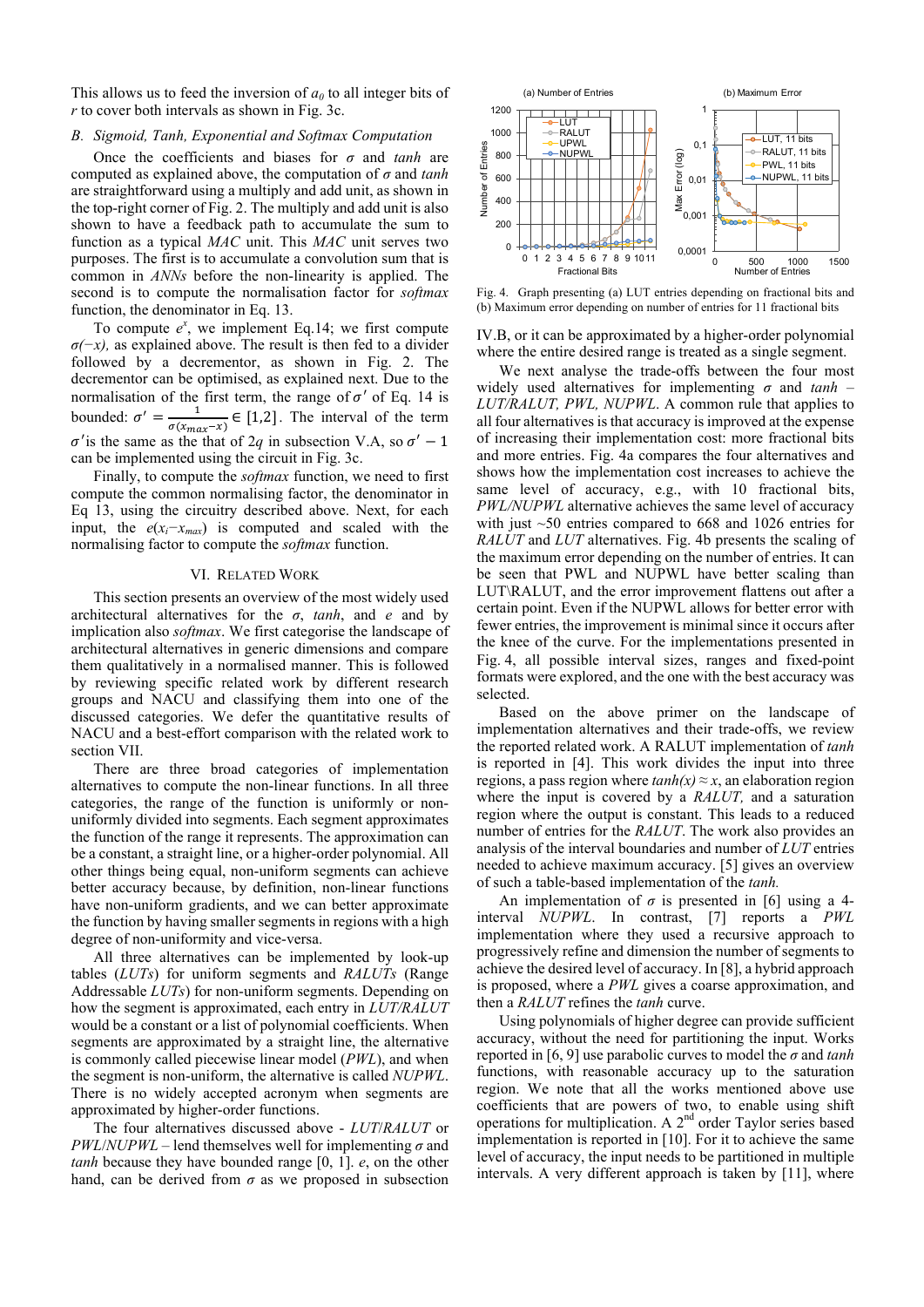TABLE I. RELATED WORK

|                      | [6]                                                                         | [6]                                | [6]                                    | $\lceil 10 \rceil$                   | $\lceil 10 \rceil$                 | [11]                      | [4]           | $[5]$        | [8]                   | $[13]$                | $\lceil 14 \rceil$                      | [14]              | <b>NACU</b>                    |
|----------------------|-----------------------------------------------------------------------------|------------------------------------|----------------------------------------|--------------------------------------|------------------------------------|---------------------------|---------------|--------------|-----------------------|-----------------------|-----------------------------------------|-------------------|--------------------------------|
| Implem.              | <b>NUPWL</b>                                                                | 2 <sup>nd</sup><br>order<br>Taylor | 2 <sup>nd</sup><br>order<br>Tavlor opt | 1 <sup>st</sup><br>' order<br>Taylor | 2 <sup>nd</sup><br>order<br>Tavlor | Based on<br>$e^{\lambda}$ | <b>RALUT</b>  | <b>RALUT</b> | PWL &<br><b>RALUT</b> | $6th$ order<br>Taylor | <b>CORDIC</b>                           | Parabolic         | <b>PWL</b>                     |
| Area $[µm^2]$        | Not<br>applicable                                                           | Not<br>applicable                  | Not<br>applicable                      | Not<br>reported                      | Not<br>reported                    | Not<br>applicable         | 1280.66       | 11871.53     | 5130.78               | 20700                 | 19150                                   | 26400             | 9671                           |
| Logic                | 246/                                                                        | 368/                               | 167/15408                              | Not                                  | Not                                | 287, 372/                 | Not           | Not          | Not                   | Not                   | 1837/                                   | 481/              | Not                            |
| Elem.<br>Tech.       | 15408                                                                       | 15408                              |                                        | reported                             | reported                           | 16416                     | applicable    | applicable   | applicable applicable |                       | 18752<br>65 ASIC.                       | 18752<br>65 ASIC. | applicable                     |
| Node [nm]            | 65                                                                          | 65                                 | 65                                     | 40                                   | 40                                 | 90                        | 180           | 180          | 180                   | 65                    | 90 FPGA                                 | 90 FPGA           | 28                             |
| LUT<br>entries       | $\overline{7}$                                                              | $\overline{4}$                     | 4                                      | 102 <sup>a</sup>                     | 28 <sup>a</sup>                    | Not<br>applicable         | 14            | 127          | Not<br>reported       | Not                   | Not<br>applicable applicable applicable | Not               | 53                             |
| Nr. of Bits          | 16                                                                          | 16                                 | 16                                     | 16                                   | 16                                 | 6 to 14                   | $9$ in, 6 out | 10           | 10                    | 18 <sup>b</sup>       | 21                                      | 18                | 16                             |
| Clock<br>Period [ns] | 10                                                                          | 10                                 | 10                                     | 2.677                                | 2.677                              | 2.605.<br>2.294           | 2.12          | 2.12         | 2.8                   | 40.3                  | 86.<br>140.74                           | 20.8.<br>70.41    | 3.75                           |
| Latency<br>[Cycles]  | $\overline{2}$                                                              | $\overline{2}$                     | 3                                      | $\overline{4}$                       |                                    | 4, 5                      |               |              |                       |                       |                                         |                   | 3, 3, 8                        |
| <b>Functions</b>     | $\sigma$                                                                    | $\sigma$                           | $\sigma$                               | $\sigma$                             | $\sigma$                           | $\sigma$ , tanh           | tanh          | tanh         | tanh                  | $\epsilon$            | $\epsilon$                              | $\epsilon$        | $\sigma$ , tanh, e,<br>softmax |
|                      | <sup>a</sup> Number of intervals, the authors do not report the LUT entries |                                    |                                        |                                      |                                    |                           |               |              |                       |                       |                                         |                   | <sup>b</sup> Fractional bits   |

they compute  $\sigma$  in terms of *e* as defined in Eq. 1. This work implements *e* based on [12] and increments it by 1. The work also implements *tanh* in terms of *σ* as defined in as Eq. 3.

Implementation of *e* is considered a more significant challenge as it requires higher order polynomials to achieve sufficient accuracy. The work in [13] makes use of a  $6<sup>th</sup>$  order Taylor expansion to describe the whole exponential curve, compared to the 2<sup>nd</sup> order used for  $\sigma$  or *tanh*. A parabolic synthesis approach is presented in [14] that obtains the *e* by the multiplication of several parabolic curves. Also, [14] introduces and compares with a CORDIC based implementation that is also used in [15] to implement *e*. A different approach is taken in [12], by exploiting the exponential change of base to express *e* as a power of 2. It splits the calculation between the fractional and integer bits. The fractional part is approximated as the line  $1+x$ , and the  $2^n$ power of the integer part is implemented using bit shifts.

#### VII. RESULTS AND COMPARISON

In this section, we report the implementation results of NACU and make a best-effort comparison with the state-ofthe-art. We mainly compare accuracy, both max and average error. Where possible, we also compare the area. NACU has been implemented as an ASIC macro in 28 nm node and can operate at 267 MHz. Fig. 5 presents the area break down, power consumption, and latency for different functions. All results are based on post-layout data, including simulation for power numbers, with all the parasitic and actual wire delay and capacitances of the entire design.

The area of NACU is dominated by a pipelined divider. It is possible to reduce the area by adopting a sequential divider, as reported in [11]. We note that the cost of the pipelined divider is justified since it is shared between the *e* and *softmax* functions and gives us a higher throughput. The coefficient calculation area includes the *LUTs* for the *PWL* approximation and the dedicated units, as described in section V. The rest of the units are shared between the *σ, tanh, e*, and MAC



Fig. 5. Experimental results and area breakdown of NACU

functions. We note here that the area of the coefficient and bias calculation is comparable to that of the adder, as illustrated in Fig. 5. Adopting dedicated *LUTs* for the *tanh* or even using a generic adder to derive slope and bias from the *σ* LUTs would have nearly doubled the area.

We compare NACU with the state-of-the-art in three dimensions. The first dimension is its reconfigurability. NACU is designed to be used as part of coarse grain reconfigurable architectures (CGRAs) that can be dynamically configured for any mix of *ANNs* and *SNNs* (spiking neural networks) in the same fabric instance. Such a CGRA needs these varieties of non-linearity available in the same unit. Table I shows that this has not been the objective of the reported implementations. The other two dimensions are related to the accuracy and the implementation costs.

The results of comparing NACU's accuracy with those of the related work are plotted in Fig. 6. All comparisons are normalised to the 16-bit NACU. The left column shows the max error for *σ*, *tanh*, and e. The right column shows the average error for *σ* and *tanh,* where it is available. For *e*, none of the related work reports average error*.* In Fig. 6c, d, and e we also report the accuracy results of the NACU using different bit-widths. The selected bit-widths match the ones used in the related work and allow for better comparison. Table I summarises the implementation costs for the reported related-work, against whom we compare. The reported metrics in Table I are not scaled to NACU's technology, but they are reported as in the original work. Area comparison with the  $\sigma$  and *tanh* implementation is difficult, due to very old technology used [4,5,8] and FPGA implementations [6,11].

# *A. Comparison of the σ function*

The *NUPWL* approximation of [6] avoids multipliers using power of two shifts and for this reason, has 10X worse max error compared to NACU. The same group also reports two implementations of  $2<sup>nd</sup>$  order Taylor expansions in [6]. However, the use of a multiplier in the Taylor series does not result in any accuracy improvement. The work reported in [10] splits  $\sigma$  into 102 segments to achieve 10X better accuracy compared to NACU. The large number of segments implies large LUTs, but these are not reported in the paper. A  $2<sup>nd</sup>$  order Taylor series implementation with fewer segments is also reported in [10]. This gives comparable accuracy but, as expected, with increased latency  $-7$  cycles as opposed to 4 cycles for the  $1<sup>st</sup>$  order. The average error for [6] is comparable to its max error, [10] does not report average error. The *σ* implementation reported in [11] is based on first